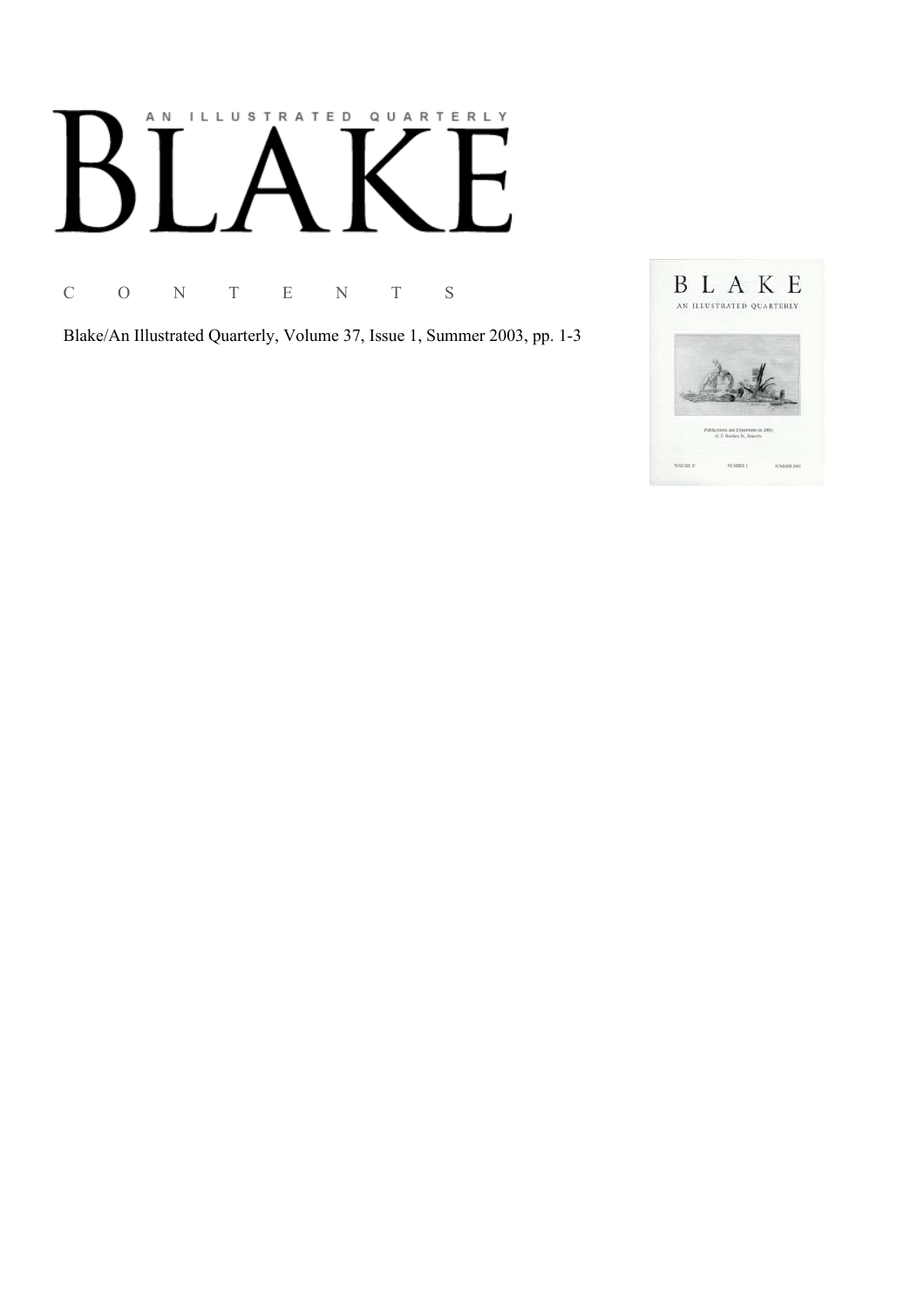### K  $\prod_{i=1}^n$ E  $\mathsf B$

## AN ILLUSTRATED QUARTERLY



Publications and Discoveries in 2002: G. E. Bentley, Jr., Reports

VOLUME 37 NUMBER 1 SUMMER 2003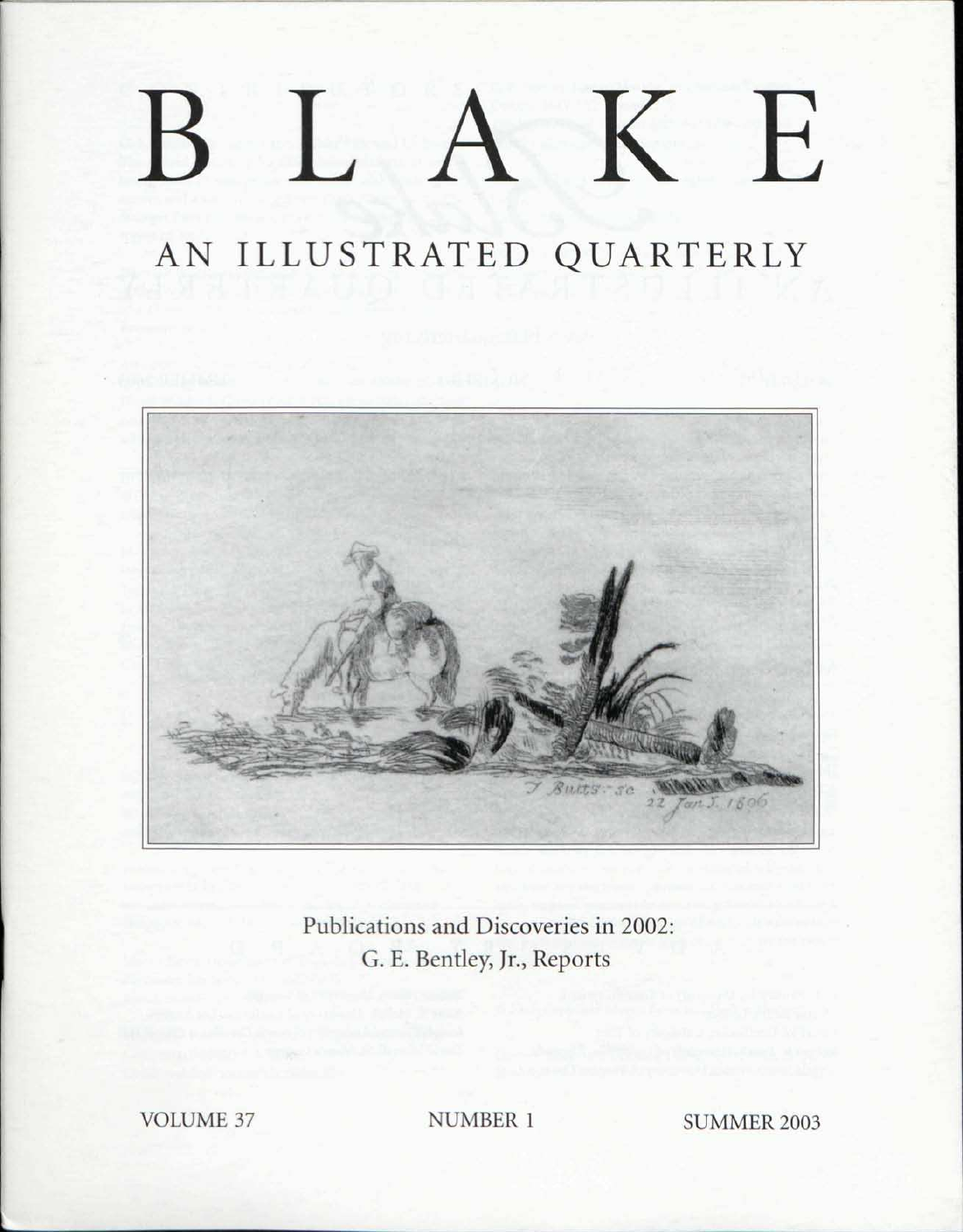

## AN ILLUSTRATED QUARTERLY

www.blakequarterly.org

VOLUME 37

NUMBER 1

SUMMER 2003

#### CONTENT S

#### Article

Reviews

| William Blake and His Circle:<br>A Checklist of Publications and Discoveries in 2002<br>By G. E. Bentley, Jr. | 4  | K. E. Smith, An Analysis of William Blake's<br>Early Writings and Designs to 1790,<br>Including Songs of Innocence<br>Reviewed by Nelson Hilton | 36 |
|---------------------------------------------------------------------------------------------------------------|----|-------------------------------------------------------------------------------------------------------------------------------------------------|----|
| Minute Particulars                                                                                            |    | Christopher Z. Hobson, Blake and Homosexuality<br>Reviewed by Margaret Storch                                                                   | 38 |
| Muir's Facsimiles and the Missing Visions<br>By David Duff                                                    | 32 |                                                                                                                                                 |    |
| "Man on a Drinking Horse"<br>A Print by Thomas Butts, Jr.<br>By Alexander S. Gourlay                          | 35 |                                                                                                                                                 |    |
|                                                                                                               |    |                                                                                                                                                 |    |

#### ADVISOR Y BOAR D

G. E. Bentley, Jr., University of Toronto, retired Martin Butlin, London Detlef W. Dorrbecker, University of Trier Robert N. Essick, University of California, Riverside Angela Esterhammer, University of Western Ontario Nelson Hilton, University of Georgia Anne K. Mellor, University of California, Los Angeles Joseph Viscomi, University of North Carolina at Chapel Hill David Worrall, St. Mary's College